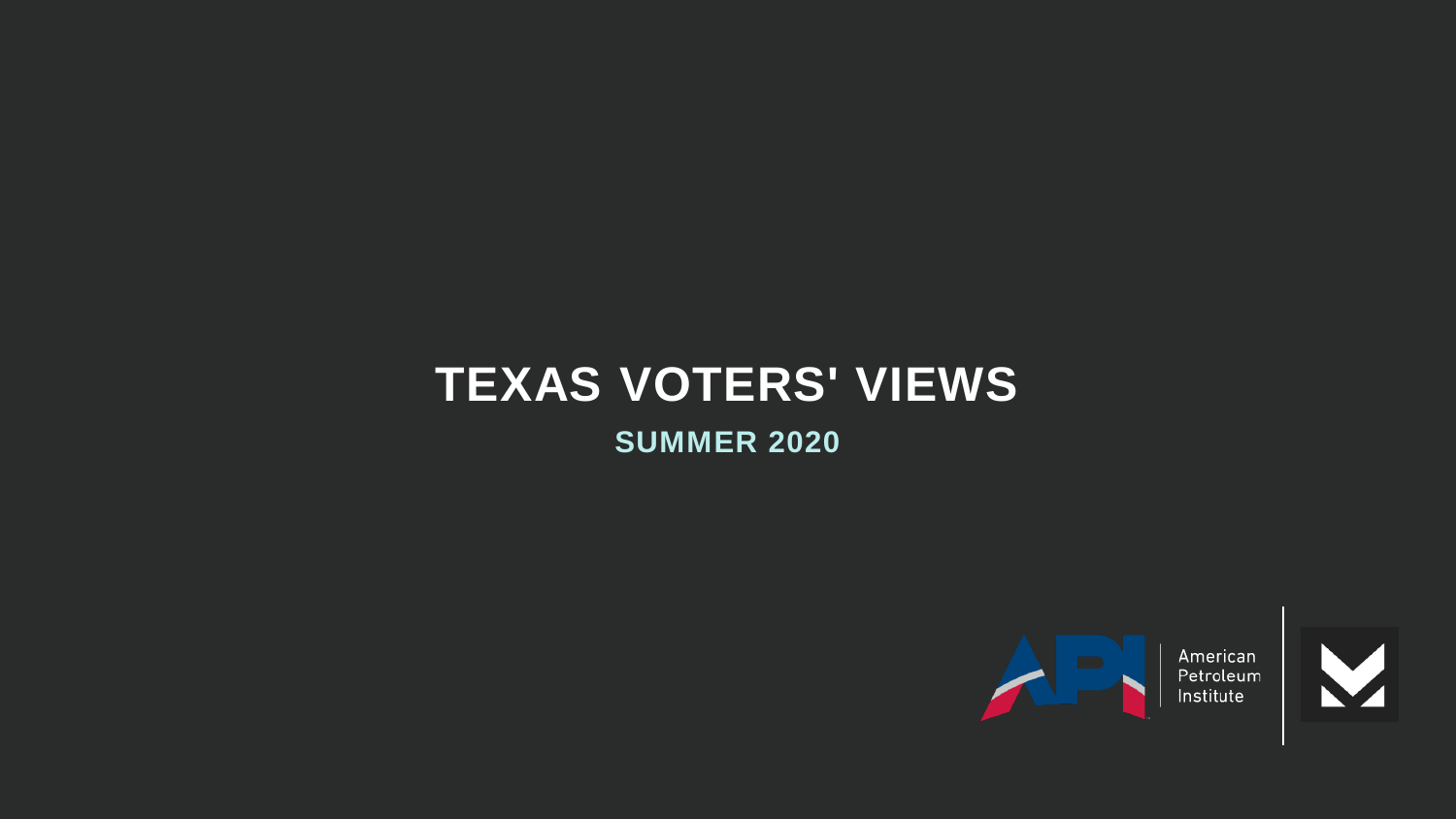### **Summary of Key Findings**

Nearly all TX voters say they get value from the natural gas and oil industry and say it will still play a big role in America's energy needs 20 years from now. Most Texans say they regularly rely on the industry for transportation as well as heating and cooling homes and cooking.

Three quarters of voters say the coronavirus has greatly damaged the state's economy. Three quarters also believe it will play an important role in the economic recovery.

Texas voters are focused on energy independence and jobs. Six in ten voters say the natural gas and oil industry has a positive effect on national security.

**4**

**3**

**1**

**2**

Seven in ten TX voters, including a majority of Democrats, would be more likely to vote for a candidate who supports access to oil and gas produced in the U.S.

#### **Methodology**

This poll was conducted between June 26-30, 2020 among a sample of 798 Texas Registered Voters. The interviews were conducted online and the data were weighted to approximate a target sample of Texas Registered Voters based on gender, age, educational attainment, race, home ownership, and 2016 Presidential vote. Results from the full survey have a margin of error of plus or minus 3 percentage points.

M MORNING CONSULT

**S L I D E / 2**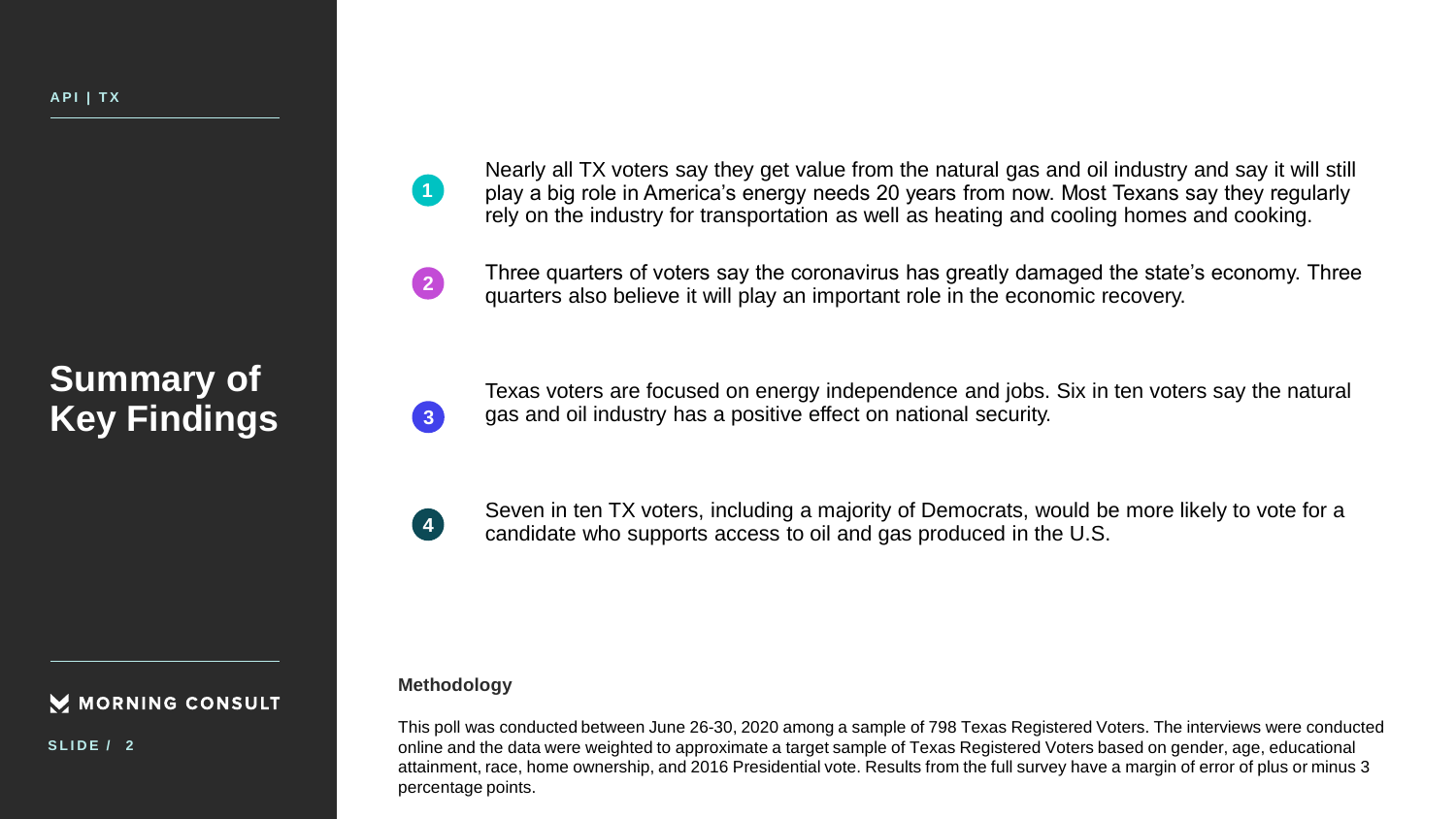FMC1\_1 **A P I | T X**

### **TEXAS VOTERS**

M MORNING CONSULT

**S L I D E / 3**

**Overwhelming majority in TX say they get value from natural gas and oil; think it will play a large role in America's continued energy needs**

Thinking of the value that natural gas and oil provide to your life, would you say natural gas and oil provide to you personally…

How much of a role do you think natural gas and oil will be a part of America's energy needs 20 years from now?

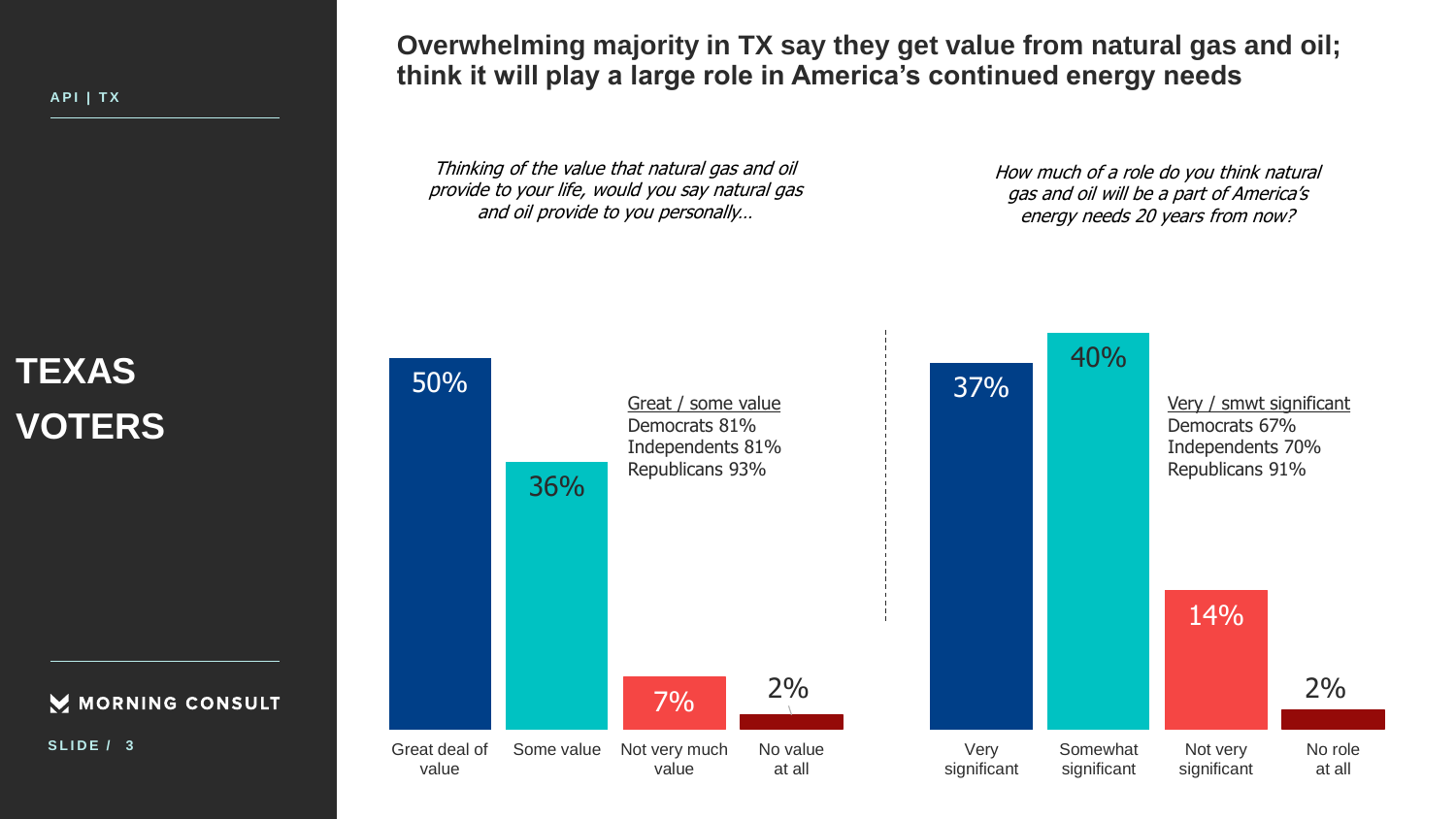## **TEXAS VOTERS**

MORNING CONSULT

**TX voters note their reliance on natural gas and oil for transportation, heating and cooling their homes, and cooking**

*Do you rely on natural gas or oil for any of the following on a regular basis? Please check all that apply.*



**S L I D E / 4**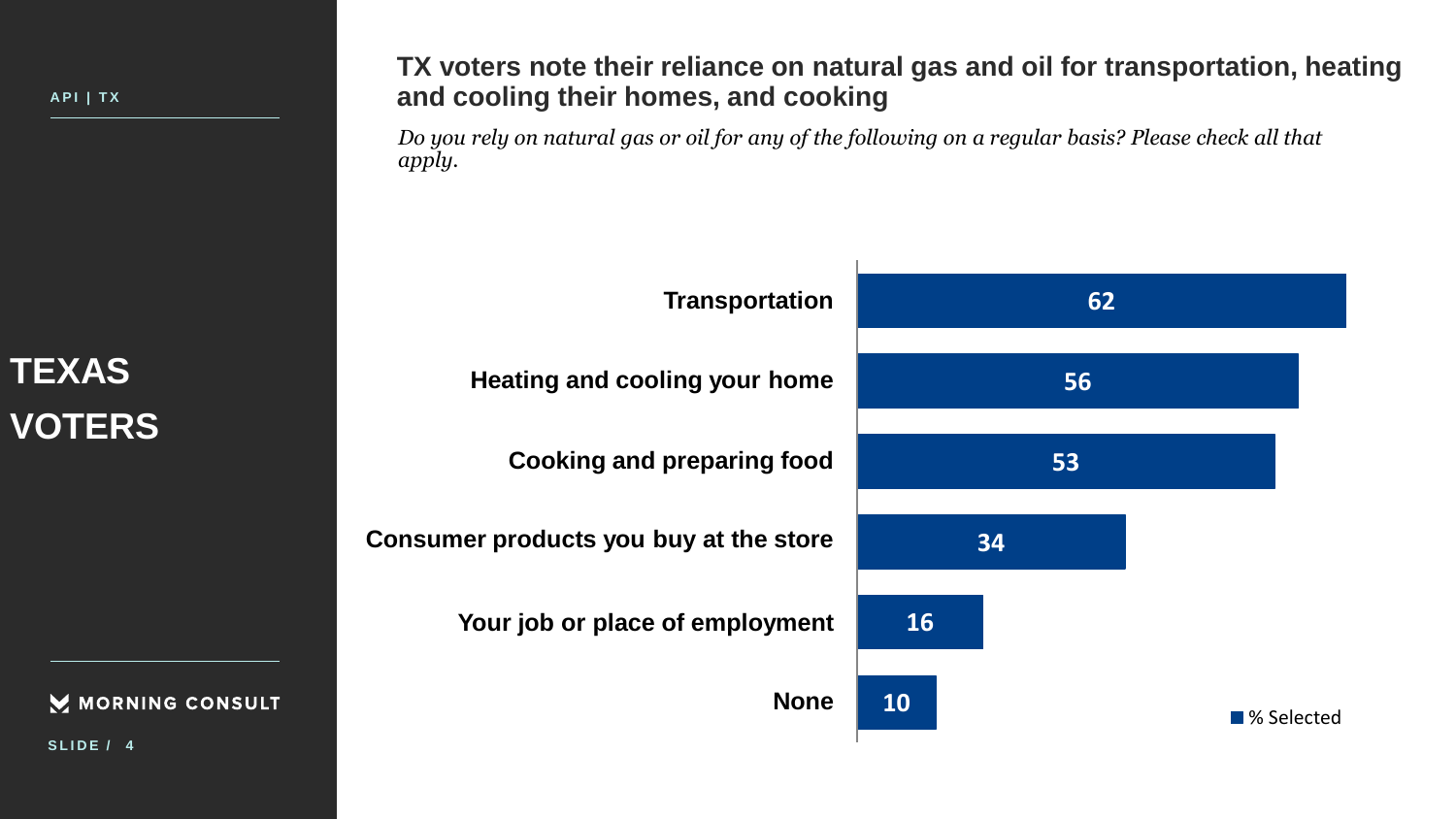**TEXAS VOTERS**

M MORNING CONSULT

**Three quarters of TX voters say COVID has badly damaged state economy & believe natural gas and oil will play an important role in economic recovery**

*In your opinion, how damaging has the coronavirus (COVID-19) crisis been to the economy of your state?*

*How important of a role do you believe the natural gas and oil industry will have in helping the economy recover from the economic impacts of the coronavirus pandemic?*



**S L I D E / 5**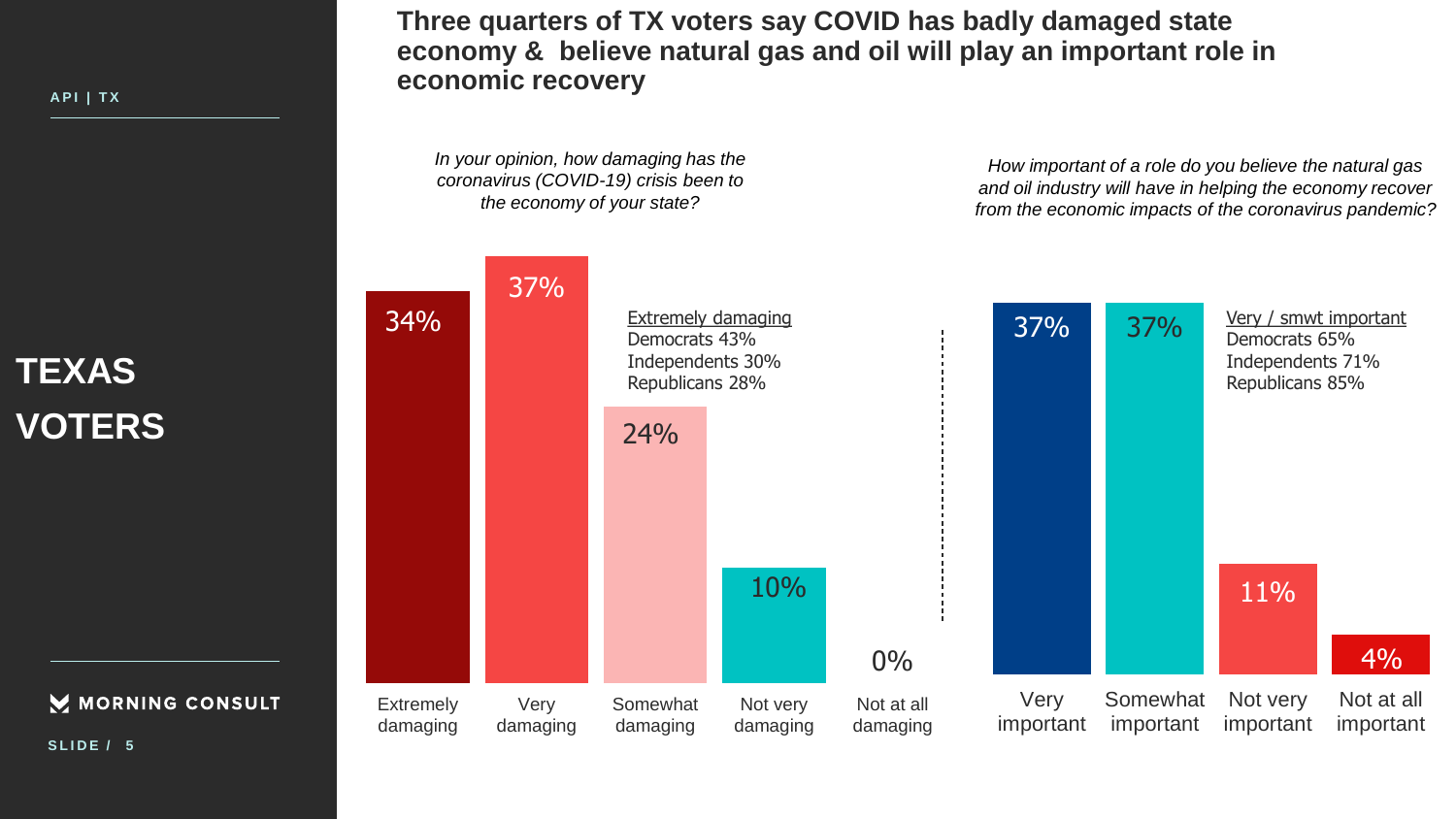### **TEXAS VOTERS**

M MORNING CONSULT

**S L I D E / 6**

### **Seven in ten TX voters, including over half of Democrats are more likely to vote for a candidate who supports access to oil and gas produced in U.S.**

*If you heard that a candidate for public office in your state supports policies that ensure consumers continue to have access to natural gas and oil produced in the U.S., would that make you more or less likely to vote for that person?*

|                      | <b>Total</b><br>more<br><b>likely</b> | <b>Total</b><br><b>Less</b><br><b>Likely</b> | <b>Not</b><br><b>Sure</b> |
|----------------------|---------------------------------------|----------------------------------------------|---------------------------|
| <b>Total</b>         | 69%                                   | <b>11%</b>                                   | 20%                       |
| <b>Democrats</b>     | 56%                                   | 21%                                          | 23%                       |
| Independents         | 66%                                   | 15%                                          | 20%                       |
| Republicans          | 81%                                   | 0%                                           | 18%                       |
| Non-college          | 60%                                   | 11%                                          | 29%                       |
| Bachelor's<br>degree | 69%                                   | 12%                                          | 19%                       |
| Post-grad            | 75%                                   | 11%                                          | 15%                       |
| Urban                | 76%                                   | 8%                                           | 16%                       |
| Suburban             | 66%                                   | 11%                                          | 23%                       |
| <b>Rural</b>         | 62%                                   | 17%                                          | 21%                       |



42%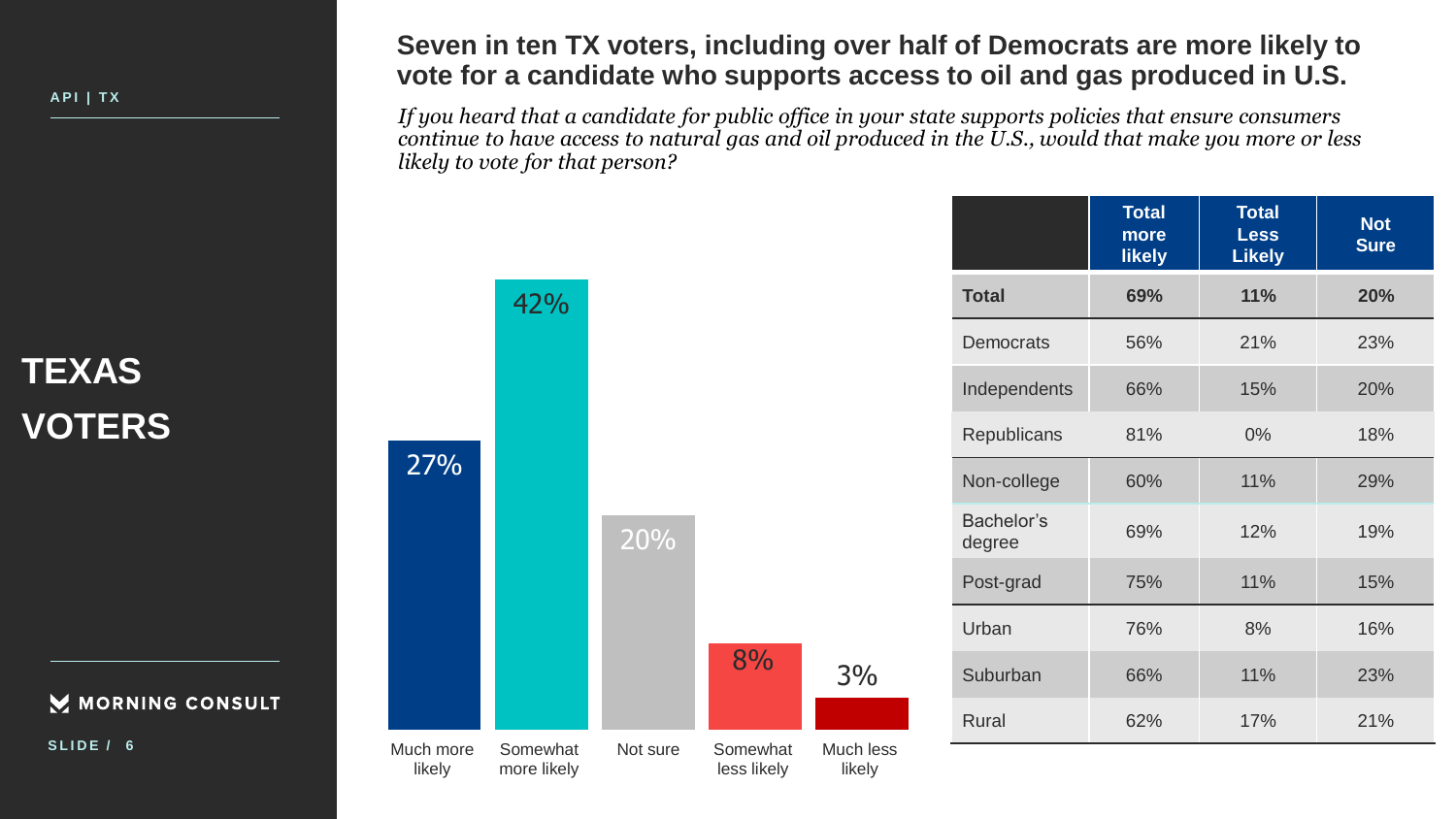### **TEXAS VOTERS**

M MORNING CONSULT

**S L I D E / 7**

#### **TX voters are primarily interested in energy independence, creating highpaying jobs, and keeping energy prices affordable**

*Do you rely on natural gas or oil for any of the following on a regular basis? Please check all that apply.*



**Producing enough energy so the U.S. is not as reliant on other countries for oil**

> **Creating more high-paying jobs in the U.S.**

**Helping keep energy and gasoline prices affordable**

**Creating access to domestic energy**

**Investing in the development of new clean energy sources**

**Developing technology that reduces greenhouse gas emissions**

**Continuing to improve how to get natural gas and oil to make it more efficient**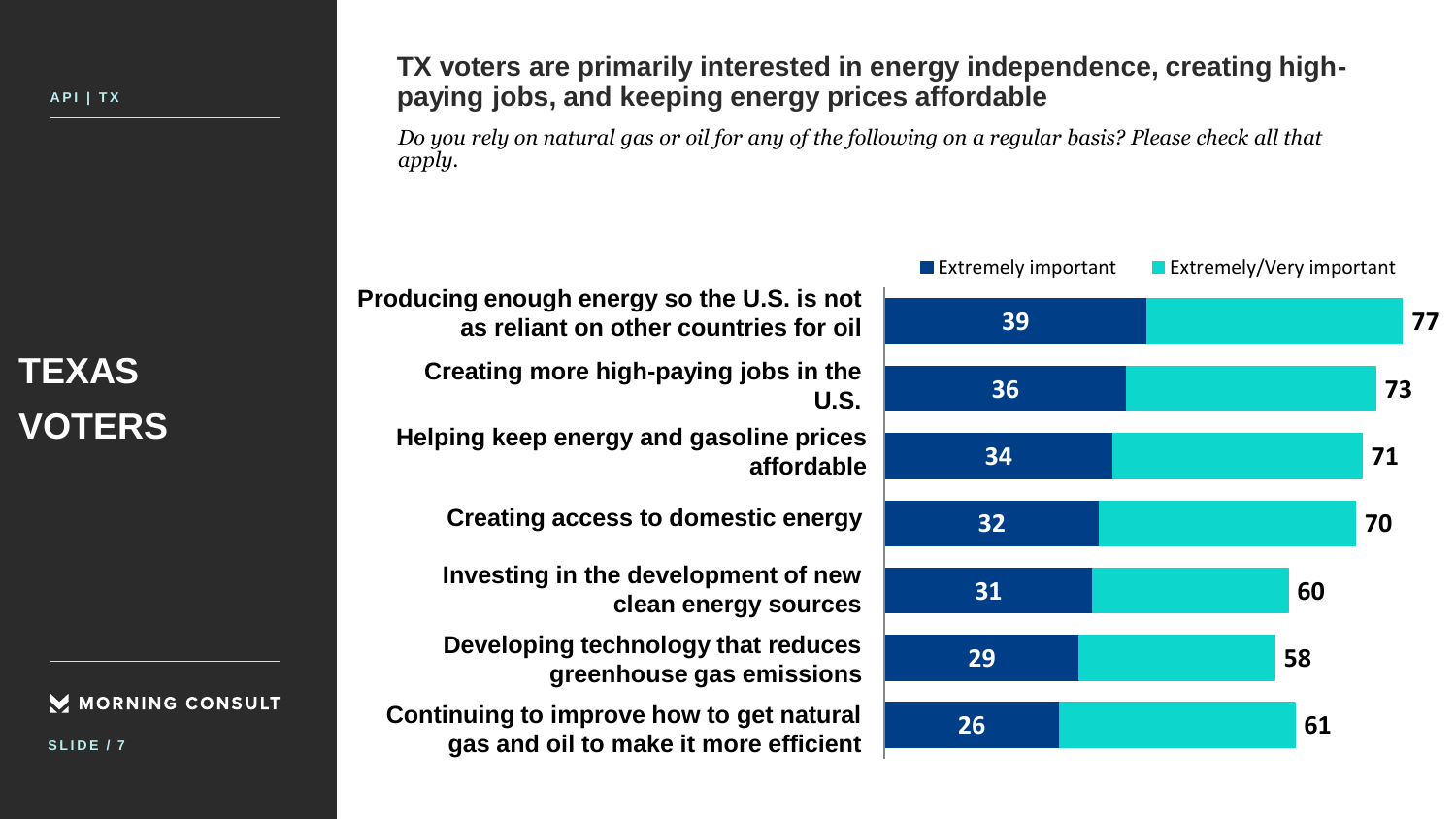### **TEXAS VOTERS**

MORNING CONSULT

**S L I D E / 8**

#### **Democrats, independents, and Republicans all interested in energy efficiency, jobs, and affordability**

*Please indicate how important, if at all, you believe each of the following statements are -- extremely important, very important, somewhat important, not very important, or not at all important?*

| (Extremely/very<br>important) shown | <b>Producing</b><br>enough<br>energy | Create high-<br>paying jobs | <b>Keep prices</b><br>affordable | <b>Access to</b><br>domestic<br>energy | New clean<br>energy<br>sources | <b>Greenhouse</b><br>gas<br>emissions | <b>More</b><br>efficient |
|-------------------------------------|--------------------------------------|-----------------------------|----------------------------------|----------------------------------------|--------------------------------|---------------------------------------|--------------------------|
| <b>Total</b>                        | 77                                   | 73                          | 71                               | 70                                     | 60                             | 58                                    | 61                       |
| <b>Democrats</b>                    | 71                                   | 77                          | 73                               | 66                                     | 73                             | 70                                    | 56                       |
| Independents                        | 76                                   | 68                          | 70                               | 67                                     | 58                             | 53                                    | 59                       |
| Republicans                         | 83                                   | 72                          | 69                               | 74                                     | 50                             | 49                                    | 67                       |
| 18-34                               | 71                                   | 79                          | 74                               | 69                                     | 70                             | 62                                    | 62                       |
| 35-44                               | 76                                   | 75                          | 82                               | 71                                     | 64                             | 67                                    | 62                       |
| 45-64                               | 76                                   | 68                          | 67                               | 65                                     | 55                             | 56                                    | 56                       |
| $65+$                               | 86                                   | 72                          | 67                               | 78                                     | 51                             | 48                                    | 68                       |
| Non-college                         | 75                                   | 72                          | 76                               | 72                                     | 61                             | 55                                    | 62                       |
| Bachelor's<br>degree                | 76                                   | 74                          | 71                               | 71                                     | 69                             | 58                                    | 66                       |
| Post-grad                           | 79                                   | 72                          | 65                               | 69                                     | 52                             | 58                                    | 56                       |
| Urban                               | 78                                   | 79                          | 75                               | 71                                     | 68                             | 61                                    | 65                       |
| Suburban                            | 77                                   | 72                          | 67                               | 71                                     | 59                             | 59                                    | 62                       |
| Rural                               | 78                                   | 65                          | 73                               | 66                                     | 44                             | 44                                    | 51                       |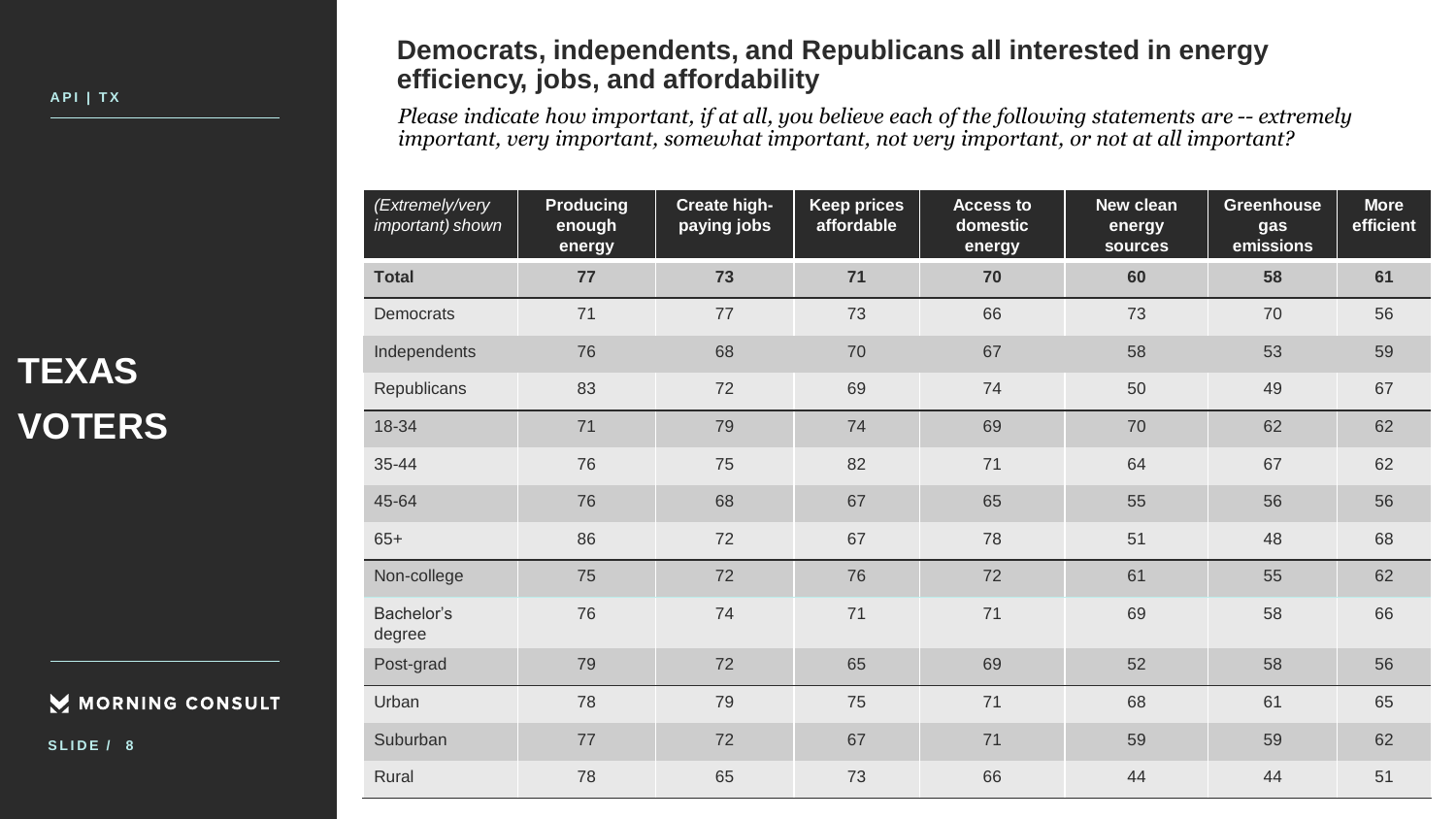### **TEXAS VOTERS**

MORNING CONSULT

**S L I D E / 9**

#### **Six in ten voters think producing natural gas and oil here in the U.S. has a positive impact on national security**

*Do you think producing natural gas and oil here in the U.S. tends to have a mostly positive or mostly negative impact on our country's national security?*

|                    | <b>Mostly</b><br>positive | <b>Mostly</b><br>negative | <b>Neutral</b> |
|--------------------|---------------------------|---------------------------|----------------|
| <b>Total</b>       | 62                        | 13                        | 25             |
| Democrats          | 46                        | 19                        | 35             |
| Independents       | 62                        | 14                        | 24             |
| <b>Republicans</b> | 75                        | $\overline{7}$            | 18             |
| 18-34              | 52                        | 16                        | 32             |
| $35 - 44$          | 67                        | 5                         | 28             |
| 45-64              | 56                        | 17                        | 27             |
| $65+$              | 81                        | 6                         | 13             |
| Urban              | 64                        | 16                        | 21             |
| Suburban           | 59                        | 11                        | 30             |
| <b>Rural</b>       | 65                        | 15                        | 20             |



62%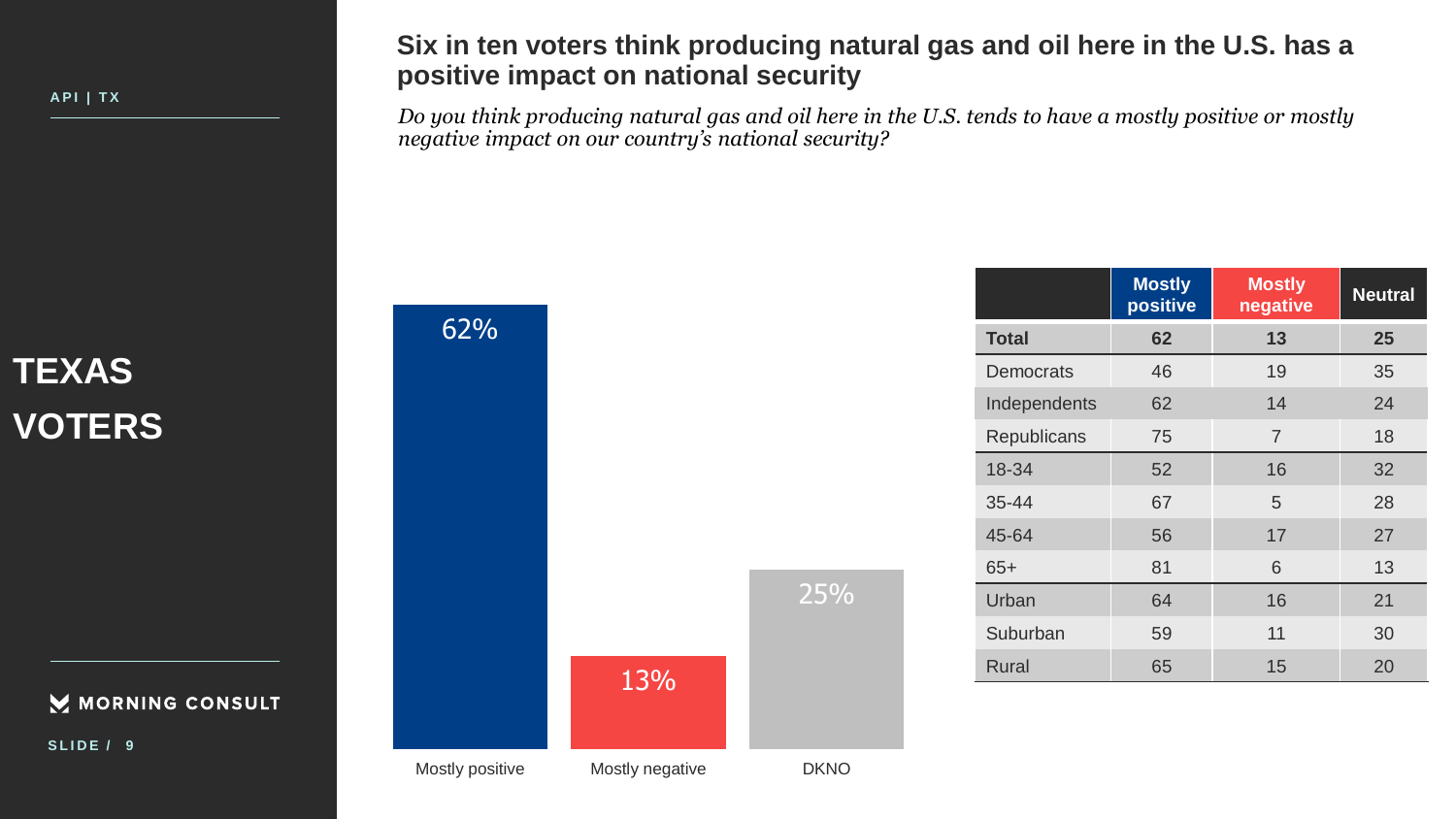### **TX voters are interested in smart energy production and acknowledge the role of the industry in maintaining a modern lifestyle**

*Below are some statements about America's natural gas and oil. Please read each one and indicate the degree to which you agree or disagree with each.*

|                                                                                                                                                                                                                                                                    | ■ Strongly agree | <b>Total agree</b> |
|--------------------------------------------------------------------------------------------------------------------------------------------------------------------------------------------------------------------------------------------------------------------|------------------|--------------------|
| Natural gas and oil companies should continue to work with the best minds to develop and<br>apply new technologies to allow for cleaner and smarter energy production.                                                                                             | 48               | 84                 |
| Natural gas and oil are essential to a modern lifestyle. They provide the fuel, power, and<br>products that make our everyday lives safer, healthier, and more comfortable                                                                                         | 43               | 77                 |
| Because America is safely producing more natural gas and oil, our county is not as reliant on<br>foreign sources of energy and has increased our country's national security                                                                                       | 39               | 72                 |
| According to independent studies, the natural gas and oil industry supports millions of U.S. jobs<br>which pay an average of \$108,000 which is almost twice the national average, boosts local and<br>state economies, and helps energize Americans manufacturing | 37               | 74                 |
| Natural gas and oil products help provide access to heating, sanitization, and healthcare to<br>billions of people around the world and are helping lift communities out of energy poverty                                                                         | 36               | 76                 |
| The raw products that the natural gas & oil industry produces help make medical devices and<br>protective equipment that are critical to healthcare providers and patients throughout our nation                                                                   | 32               | 71                 |
| Natural gas & oil make renewable energy possible. Natural gas & petroleum products are used to<br>make wind turbines & solar panels and provide power when other energy sources can't be used.                                                                     | 30               | 71                 |
| U.S. carbon dioxide emissions are at their lowest levels in a decade and cleaner transportation fuels,<br>alone with advanced technologies, have led to 99 percent lower car emissions than those<br>manufactured before emissions controls                        | 24               | 57                 |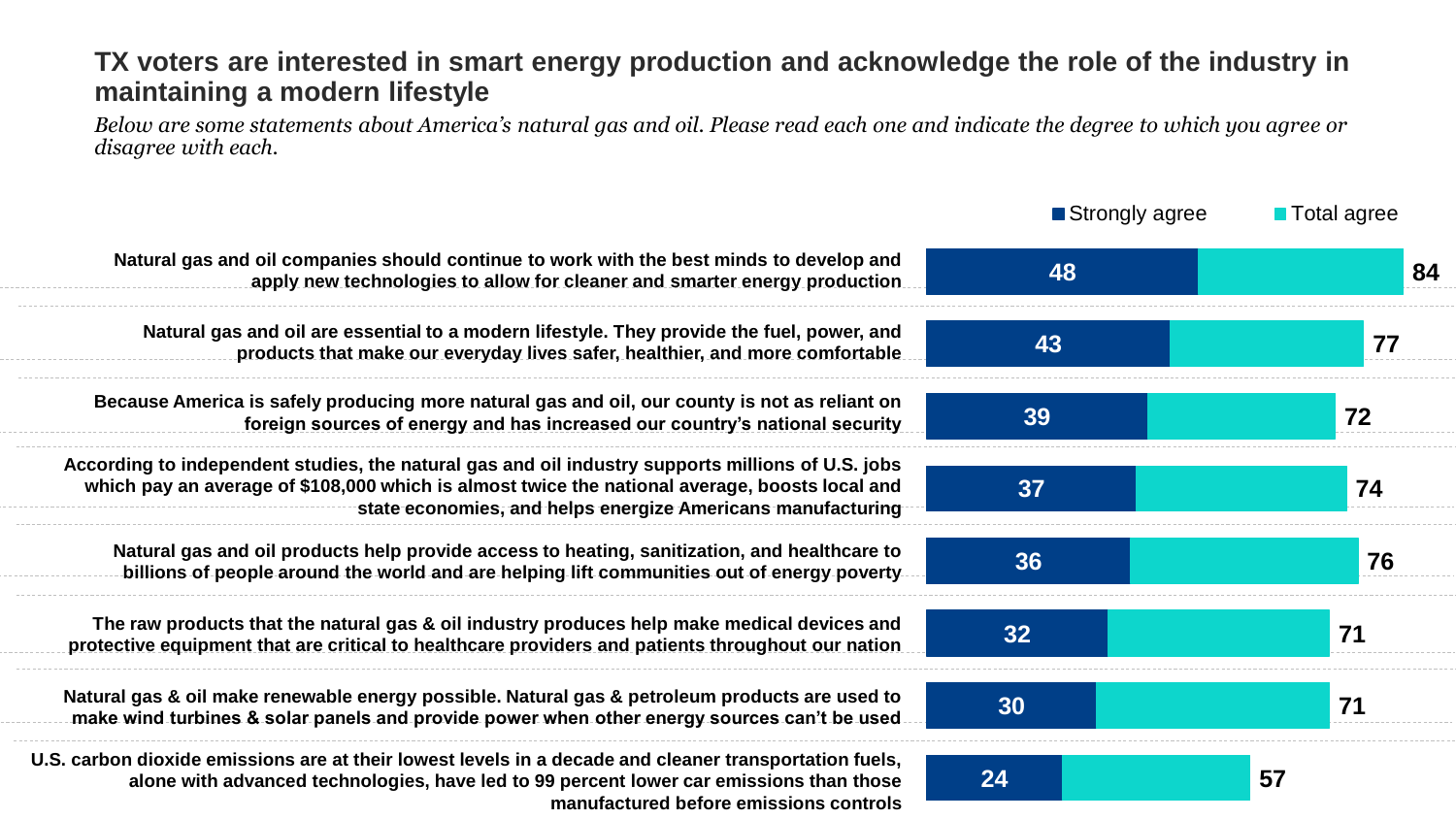### **TEXAS VOTERS**

MORNING CONSULT

**S L I D E / 1 1**

#### **Significant bipartisan support for developing clean and smart energy production**

*Below are some statements about America's natural gas and oil. Please read each one and indicate the degree to which you agree or disagree with each.*

| (Total agree)<br>shown | New tech | <b>Essential</b><br>to modern<br>life | <b>Increased</b><br>national<br>security | <b>Supports</b><br>jobs | Lift out of<br>energy<br>poverty | <b>Medical</b><br>devices | <b>Renewable</b><br>energy | Lower<br>emissions |
|------------------------|----------|---------------------------------------|------------------------------------------|-------------------------|----------------------------------|---------------------------|----------------------------|--------------------|
| <b>Total</b>           | 84%      | 77%                                   | 72%                                      | 74%                     | 76%                              | 71%                       | 71%                        | 57%                |
| <b>Democrats</b>       | 79%      | 67%                                   | 64%                                      | 69%                     | 76%                              | 65%                       | 68%                        | 47%                |
| Independents           | 79%      | 70%                                   | 60%                                      | 65%                     | 62%                              | 70%                       | 69%                        | 52%                |
| Republicans            | 89%      | 88%                                   | 85%                                      | 85%                     | 83%                              | 79%                       | 73%                        | 69%                |
| 18-34                  | 71%      | 68%                                   | 66%                                      | 70%                     | 68%                              | 63%                       | 67%                        | 56%                |
| 35-44                  | 84%      | 81%                                   | 67%                                      | 75%                     | 75%                              | 74%                       | 76%                        | 54%                |
| 45-64                  | 88%      | 74%                                   | 68%                                      | 73%                     | 76%                              | 73%                       | 64%                        | 51%                |
| $65+$                  | 93%      | 91%                                   | 88%                                      | 84%                     | 84%                              | 83%                       | 83%                        | 71%                |
| Non-college            | 79%      | 72%                                   | 65%                                      | 67%                     | 65%                              | 64%                       | 72%                        | 50%                |
| Bachelor's<br>degree   | 83%      | 77%                                   | 75%                                      | 79%                     | 80%                              | 70%                       | 64%                        | 62%                |
| Post-grad              | 87%      | 80%                                   | 75%                                      | 76%                     | 79%                              | 79%                       | 75%                        | 58%                |
| Urban                  | 87%      | 81%                                   | 76%                                      | 79%                     | 84%                              | 76%                       | 71%                        | 62%                |
| Suburban               | 83%      | 76%                                   | 71%                                      | 74%                     | 72%                              | 68%                       | 72%                        | 55%                |
| Rural                  | 75%      | 68%                                   | 63%                                      | 67%                     | 70%                              | 74%                       | 65%                        | 55%                |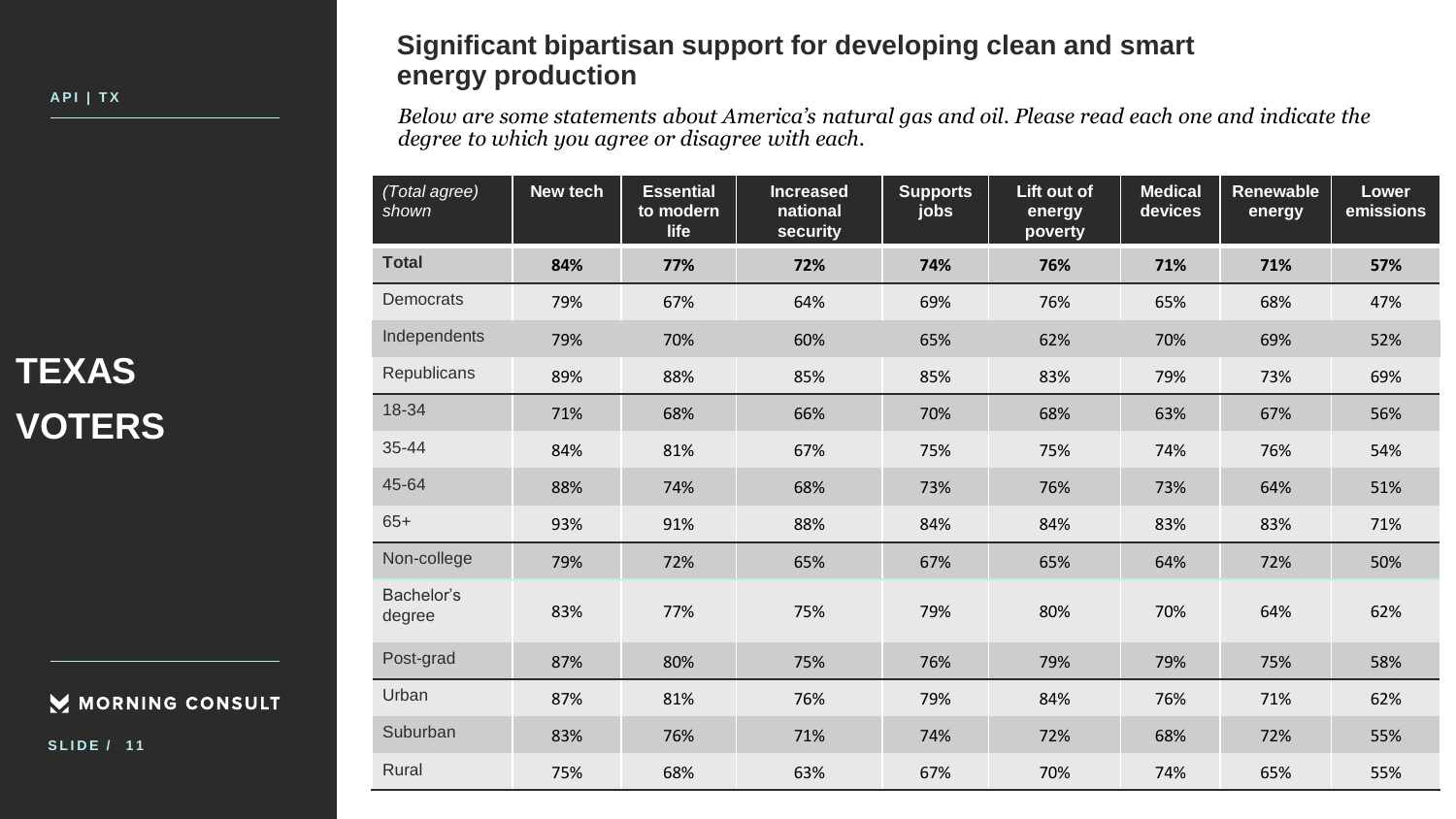## **TEXAS VOTERS**

MORNING CONSULT

**S L I D E / 1 2**

**TX voters want to invest in domestic energy production of all kinds, but also want to ensure minimal harm to the environment**

*Below are some actions that Congress can take on energy. Please indicate if you support or oppose Congress taking the following actions.*

|                                                                                                                                                                                                                                                                            | ■ Strongly support | <b>Total support</b> |
|----------------------------------------------------------------------------------------------------------------------------------------------------------------------------------------------------------------------------------------------------------------------------|--------------------|----------------------|
| Congress should encourage domestic energy production<br>while ensuring that any energy production is done<br>responsibly while minimizing environmental harm                                                                                                               | 48                 | 86                   |
| Congress must act on an all-the-above approach to<br>achieve energy self-sufficiency and not be reliant on<br>foreign sources of energy                                                                                                                                    | 45                 | 82                   |
| Congress must continue making investments in all forms<br>of domestic energy production, including natural gas, oil,<br>wind, solar, and other alternative energies                                                                                                        | 44                 | 84                   |
| Now is the time to invest in our country's infrastructure to<br>jumpstart our economy. That is why it is essential that<br>Congress supports increasing the production and<br>distribution of energy here in our country, to create and<br>support good, middle-class jobs | 44                 | 83                   |
| Congress should encourage investment in natural gas<br>production which has dramatically helped to lower carbon<br>dioxide emissions                                                                                                                                       | 37                 | 75                   |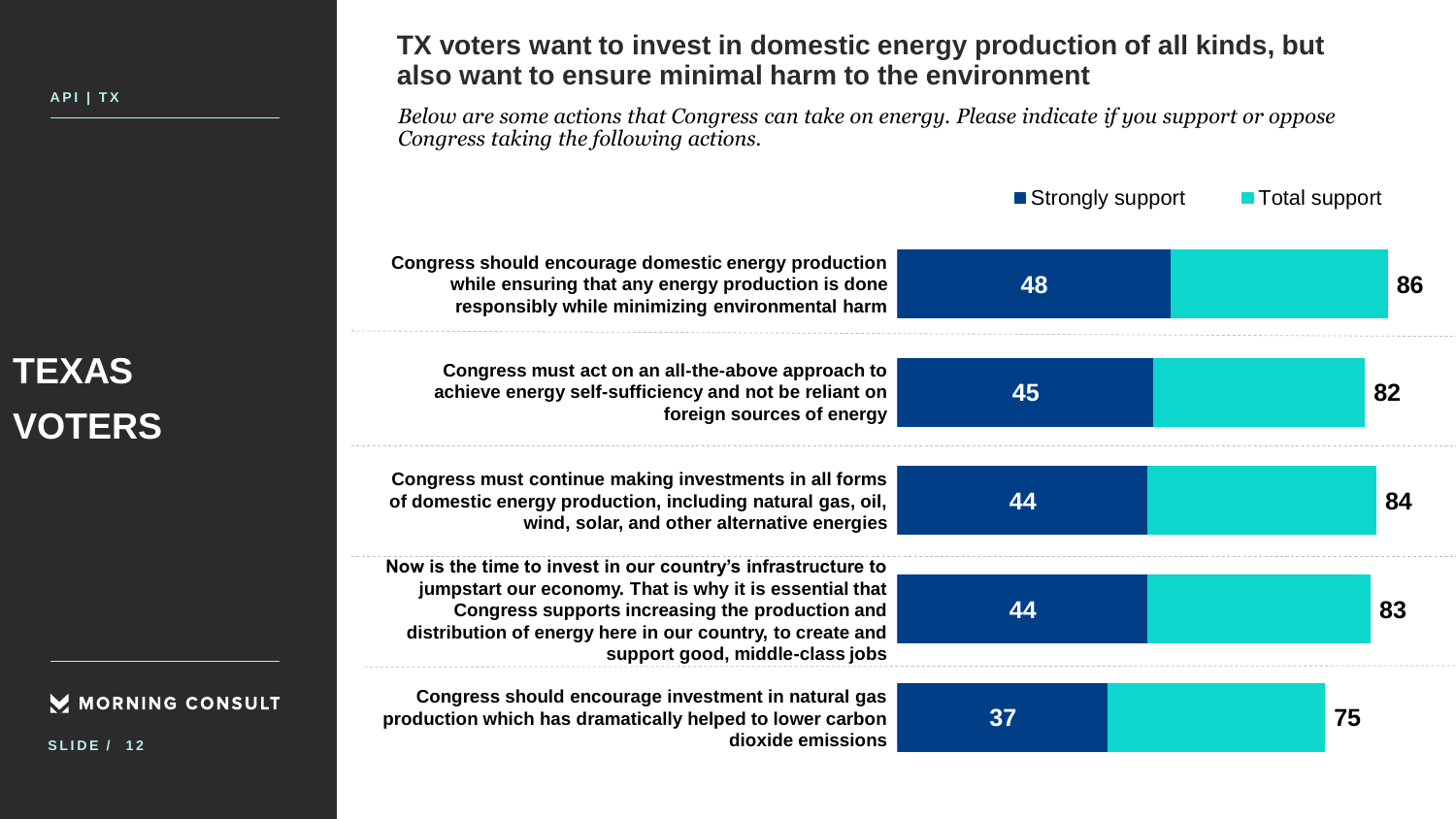### **TEXAS VOTERS**

#### MORNING CONSULT

**S L I D E / 1 3**

### **TX voters across the board support domestic energy production while minimizing harm and an all-of-the-above approach to energy independence**

*Below are some actions that Congress can take on energy. Please indicate if you support or oppose Congress taking the following actions.*

| (Total support)<br>shown | <b>Minimize</b><br>harm | All-the-above | <b>Continue</b><br><b>investments</b> | <b>Infrastructur</b><br>e | <b>Lower</b><br>emissions |
|--------------------------|-------------------------|---------------|---------------------------------------|---------------------------|---------------------------|
| <b>Total</b>             | 86%                     | 82%           | 84%                                   | 83%                       | 75%                       |
| <b>Democrats</b>         | 85%                     | 77%           | 85%                                   | 79%                       | 72%                       |
| Independents             | 79%                     | 75%           | 71%                                   | 75%                       | 68%                       |
| <b>Republicans</b>       | 91%                     | 90%           | 91%                                   | 90%                       | 83%                       |
| 18-34                    | 80%                     | 75%           | 78%                                   | 77%                       | 66%                       |
| 35-44                    | 83%                     | 81%           | 82%                                   | 77%                       | 76%                       |
| 45-64                    | 87%                     | 82%           | 86%                                   | 82%                       | 78%                       |
| $65+$                    | 94%                     | 93%           | 93%                                   | 93%                       | 84%                       |
| White                    | 87%                     | 83%           | 84%                                   | 83%                       | 76%                       |
| <b>Hispanic</b>          | 77%                     | 81%           | 81%                                   | 73%                       | 64%                       |
| Urban                    | 87%                     | 82%           | 89%                                   | 84%                       | 80%                       |
| Suburban                 | 86%                     | 81%           | 86%                                   | 83%                       | 75%                       |
| <b>Rural</b>             | 82%                     | 84%           | 72%                                   | 79%                       | 67%                       |